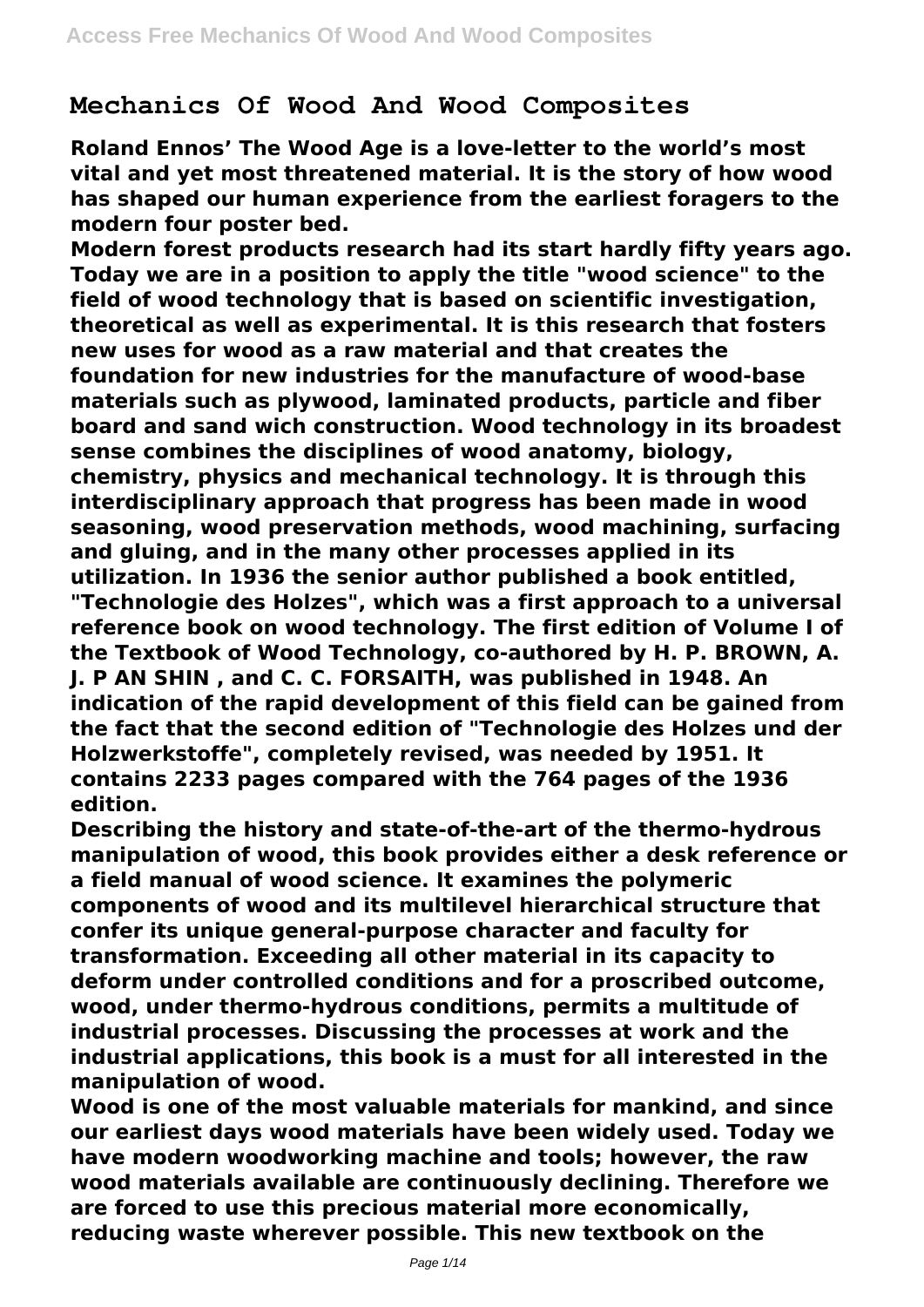**"Mechanics of Wood Machining" combines the quantitative, mathematical analysis of the mechanisms of wood processing with practical recommendations and solutions. Bringing together materials from many sources, the book contains new theoretical and experimental approaches and offers a clear and systematic overview of the theory of wood cutting, thermal loading in woodcutting tools, dynamic behaviour of tool and work piece, optimum choice of operational parameters and energy consumption, the wear process of the tools, and the general regularities of wood surface roughness. Diagrams are provided for the quick estimation of various process parameters. This book will be useful for scientists, graduate and postgraduate students, and practising engineers seeking a deeper understanding of physical phenomena associated with real woodworking processes.**

**A Biomechanical Perspective**

# **Making Mechanical Marvels in Wood Structure, Properties, Conversion and Use Dynamic Mechanical Analysis of Wood and Wood-based Composites Plant Biomechanics**

So far in the twenty-first century, there have been many developments in our understanding of materials' behaviour and in their technology and use. This new edition has been expanded to cover recent developments such as the use of glass as a structural material. It also now examines the contribution that material selection makes to sustainable construction practice, considering the availability of raw materials, production, recycling and reuse, which all contribute to the life cycle assessment of structures. As well as being brought up-to-date with current usage and performance standards, each section now also contains an extra chapter on recycling. Covers the following materials: metals concrete ceramics (including bricks and masonry) polymers fibre composites bituminous materials timber glass. This new edition maintains our familiar and accessible format, starting with fundamental principles and continuing with a section on each of the major groups of materials. It gives you a clear and comprehensive perspective on the whole range of materials used in modern construction. A must have for Civil and Structural engineering students, and for students of architecture, surveying or construction on courses which require an understanding of materials.

This work has been selected by scholars as being culturally important and is part of the knowledge base of civilization as we know it. This work is in the public domain in the United States of America, and possibly other nations. Within the United States, you may freely copy and distribute this work, as no entity (individual or corporate) has a copyright on the body of the work. Scholars believe, and we concur, that this work is important enough to be preserved, reproduced, and made generally available to the public. To ensure a quality reading experience, this work has been proofread and republished using a format that seamlessly blends the original graphical elements with text in an easy-to-read typeface. We appreciate your support of the preservation process, and thank you for being an important part of keeping this knowledge alive and relevant.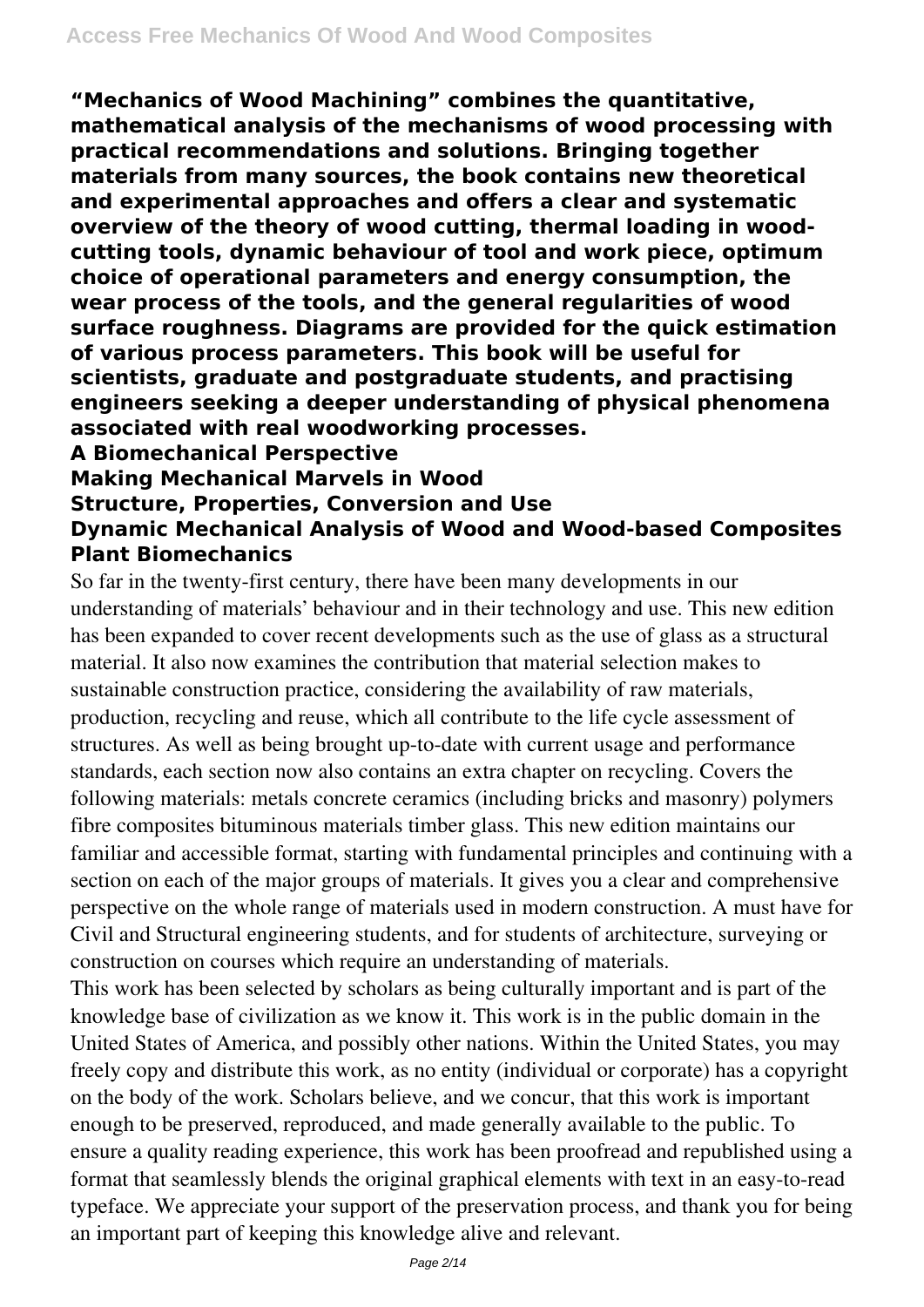#### **Access Free Mechanics Of Wood And Wood Composites**

A groundbreaking examination of the role that wood and trees have played in our global ecosystem—including human evolution and the rise and fall of empires—in the bestselling tradition of Yuval Harari's Sapiens and Mark Kurlansky's Salt. As the dominant species on Earth, humans have made astonishing progress since our ancestors came down from the trees. But how did the descendants of small primates manage to walk upright, become top predators, and populate the world? How were humans able to develop civilizations and produce a globalized economy? Now, in The Age of Wood, Roland Ennos shows for the first time that the key to our success has been our relationship with wood. Brilliantly synthesizing recent research with existing knowledge in fields as wide-ranging as primatology, anthropology, archaeology, history, architecture, engineering, and carpentry, Ennos reinterprets human history and shows how our ability to exploit wood's unique properties has profoundly shaped our bodies and minds, societies, and lives. He takes us on a sweeping ten-million-year journey from Southeast Asia and West Africa where great apes swing among the trees, build nests, and fashion tools; to East Africa where hunter gatherers collected their food; to the structural design of wooden temples in China and Japan; and to Northern England, where archaeologists trace how coal enabled humans to build an industrial world. Addressing the effects of industrialization—including the use of fossil fuels and other energy-intensive materials to replace timber—The Age of Wood not only shows the essential role that trees play in the history and evolution of human existence, but also argues that for the benefit of our planet we must return to more traditional ways of growing, using, and understanding trees. A winning blend of history and science, this is a fascinating and authoritative work for anyone interested in nature, the environment, and the making of the world as we know it.

Artist, inventor, and longtime author Rodney Frost is known for wacky, whimsical woodworking books that encourage readers to experiment. With his newest, most creative volume yet, he provides an introduction to the wild and whimsical world of kinetic art—art that moves. Using plenty of informative sidebars and dynamic illustrations, Frost teaches the basic techniques in his own inimitable style, beginning with easy, fun projects like weather vanes and mobiles powered by air currents alone. Then it's on to simple toys you manipulate with strings, and art mechanized by levers, cranks, cams, and cogs. Far from a routine woodworking book, Creative Kinetics will inspire even the least craftminded reader to pick up some scissors and turn a tuna can into a propeller or cardboard into a jumping-jack.

Popular Mechanics

Timber

Our Most Useful Material and the Construction of Civilization Handbook of Wood Chemistry and Wood Composites Chemical, Thermal and Other Processes

*Recent progress in enhancing and refining the performance and properties of wood composites by chemical and thermal modification and the application of smart multi-functional coatings have made them a particular area of interest for researchers. Wood Composites comprehensively reviews the whole field of wood*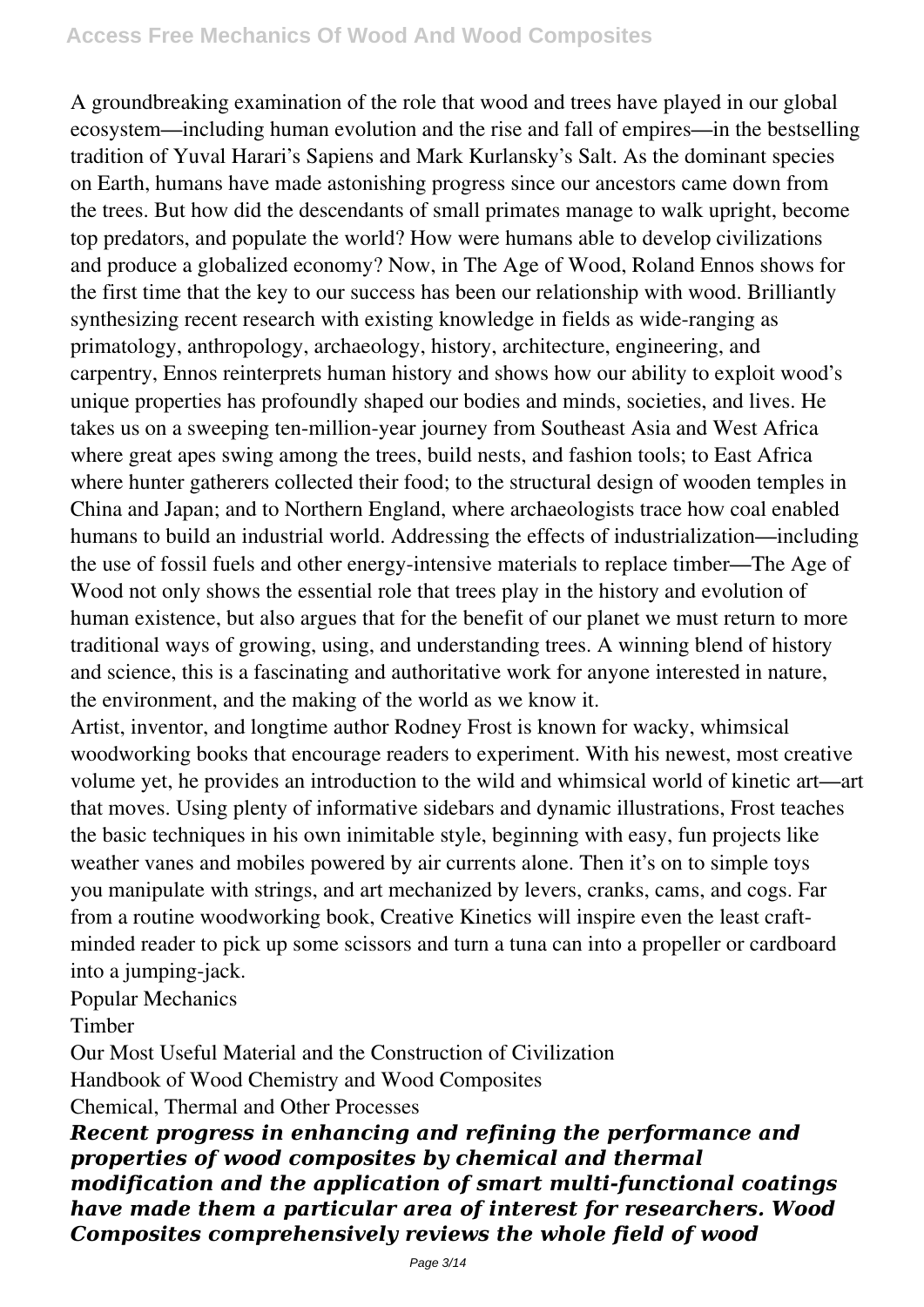*composites, with particular focus on their materials, applications and engineering and scientific advances, including solutions inspired biomimetrically by the structure of wood and wood composites. Part One covers the materials used for wood composites and examines wood microstructure, and wood processing and adhesives for wood composites. Part Two explores the many applications of wood composites, for example plywood, fibreboard, chipboard, glulam, cross-laminated timber, I-beams and woodpolymer composites. The final part investigates advances in wood composites and looks at the preservation and modification of wood composites, environmental impacts and legislative obligations, nanocoatings and plasma treatment, biomimetic composite materials, the integration of wood composites with other materials and carbonized and mineralized wood composites. Comprehensively reviews the entire field of wood composites in a single volume Examines recent progress in enhancing and refining the performance and properties of wood composites by chemical and thermal modification and the application of smart multi-functional coatings Explores the range of wood composites, including both new and traditional products "The Mechanical Properties of Wood" by Samuel J. Record. Published by Good Press. Good Press publishes a wide range of titles that encompasses every genre. From well-known classics & literary fiction and non-fiction to forgotten−or yet undiscovered gems−of world literature, we issue the books that need to be read. Each Good Press edition has been meticulously edited and formatted to boost readability for all e-readers and devices. Our goal is to produce eBooks that are user-friendly and accessible to everyone in a highquality digital format.*

*The development of the singularity approach of fracture mechanics is at its dead end because it is not possible to describe real failure at the crack boundary and to replace the real failure criteria by general energy conditions and the method remains empirical. Therefore the theoretical approach based on the elliptical flat crack has to be followed, leading to the possibility to derive and explain the empirical mixed mode 1-11 interaction equation. Because it is shown that the singularity approach does not apply for wood, the theory is based on the flat elliptical crack. This new book examines a new fracture mechanics theory of wood. Further discussed: the derivation of the power-law; the energy method of notched beams and of joints loaded perpendicular to the grain; the necessary rejection of the applied crack growth models and fictitious crack models and the Weibull size effect in fracture mechanics. This book is exclusively concerned with wood modification, although many of these processes are generic and can be applied to other lignocellulosic materials. There have been many rapid developments in wood modification over the past decade and, in particular, there*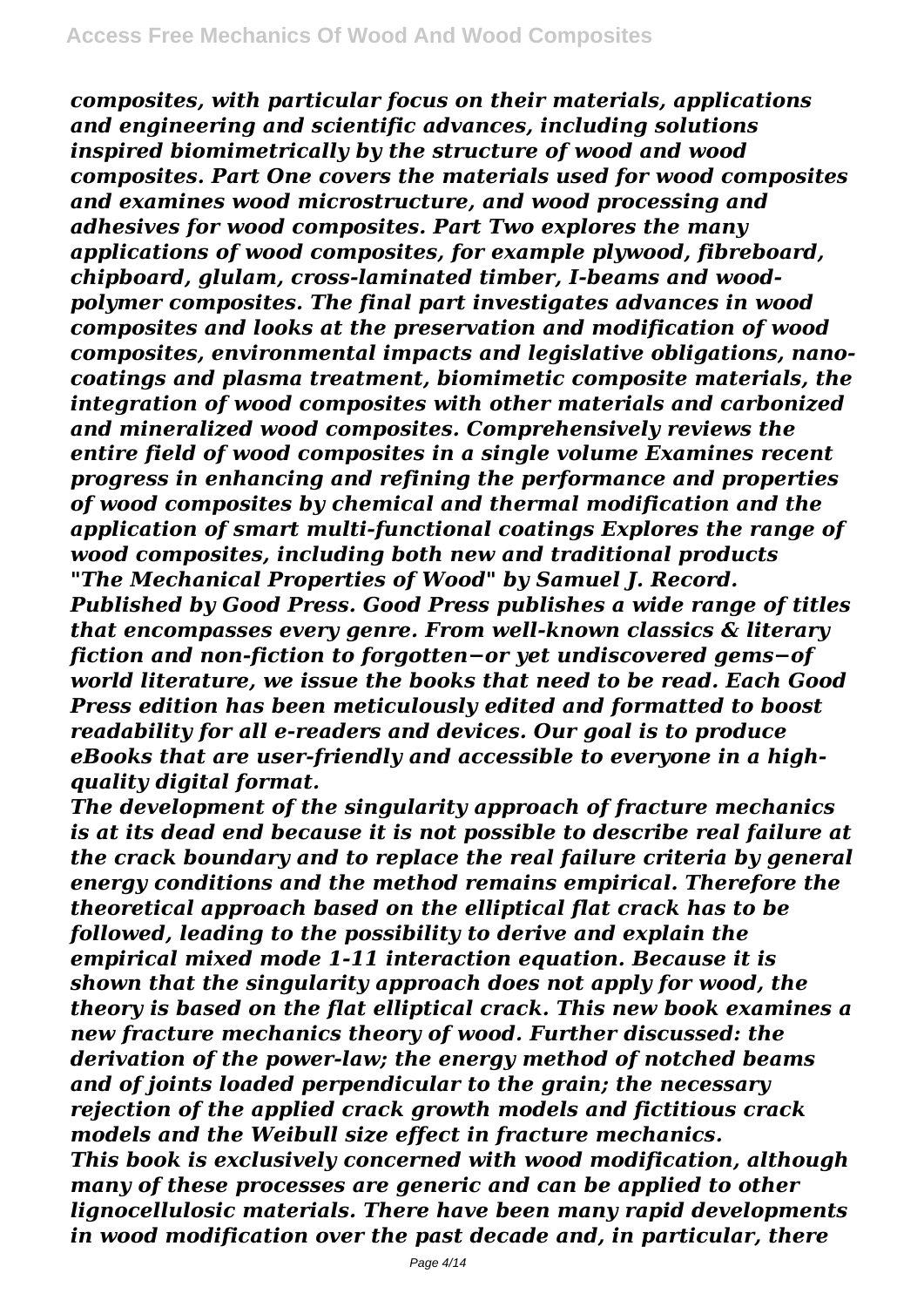*has been considerable progress made in the commercialisation of technologies. Topics covered include: The use of timber in the 21st century Modifying the properties of wood Chemical modification of wood: Acetic Anhydride Modification and reaction with other chemicals Thermal modification of wood Surface modification Impregnation modification Commercialisation of wood modification Environmental consideration and future developments This is the first time that a book has covered all wood modification technologies in one text. Although the book covers the main research developments in wood modification, it also puts wood modification into context and additionally deals with aspects of commercialisation and environmental impact. This book is very timely, because wood modification is undergoing huge developments at the present time, driven in part by environmental concerns regarding the use of wood treated with certain preservatives. There has been considerable commercial interest shown in wood modification over the past decade, with products based upon thermal modification, and furfurylation now being actively being marketed. The next few years will see the commercialisation of acetylation and impregnation modification. This is a new industry, but one that has enormous potential. This book will prove useful to all those with an interest in wood modification including researchers, technologists and professionals working in wood science and timber engineering, wood preservation, and well as professionals in the paper and pulp industries, and those with an interest in the development of renewable materials. The Wood Age: How one material shaped the whole of human history Fracture and Fatigue in Wood*

#### *Wood Composites*

# *Wood Deterioration, Protection and Maintenance I Solid Wood*

*"This book examines the latest research advances and technological developments for wood material as an engineering product and the innovation it provides for environmental friendly materials"--Provided by publisher. Provided here is a comprehensive treatise on all aspects of dielectric properties of wood and wood products. The topics covered include: Interaction between electromagnetic field and wood. - Wood composition and dielectric properties of its components. - Measurement of dielectric parameters of wood.- Dielectric properties of oven-dry wood. - Dielectric properties of moist wood. - Effect of different kinds of treatment on dielectric properties of wood. - Dielectric properties of bark. - Dielectric properties of wood-based materials. - Recommendations for determination of dielectric parameters of*

*wood based materials and for their use in calculations. Several*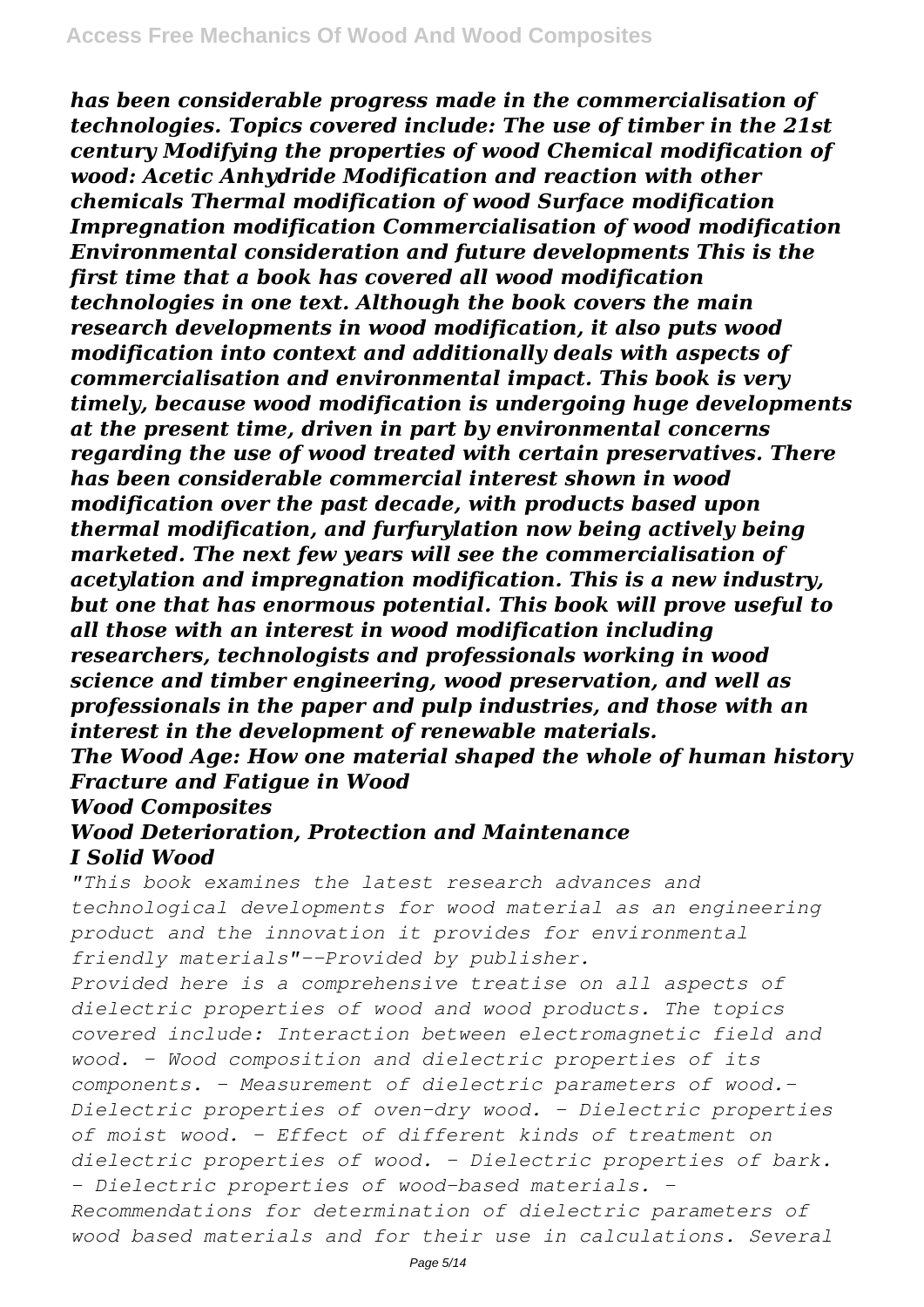#### **Access Free Mechanics Of Wood And Wood Composites**

*appendices comprise reference data onthe dielectric characteristics of wood and wood-based materials in the wide range of frequencies, temperatures, and moisture content. Popular Mechanics inspires, instructs and influences readers to help them master the modern world. Whether it's practical DIY home-improvement tips, gadgets and digital technology, information on the newest cars or the latest breakthroughs in science -- PM is the ultimate guide to our high-tech lifestyle. Soils can rarely be described as ideally elastic or perfectly plastic and yet simple elastic and plastic models form the basis for the most traditional geotechnical engineering calculations. With the advent of cheap powerful computers the possibility of performing analyses based on more realistic models has become widely available. One of the aims of this book is to describe the basic ingredients of a family of simple elastic-plastic models of soil behaviour and to demonstrate how such models can be used in numerical analyses. Such numerical analyses are often regarded as mysterious black boxes but a proper appreciation of their worth requires an understanding of the numerical models on which they are based. Though the models on which this book concentrates are simple, understanding of these will indicate the ways in which more sophisticated models will perform. Principles of Wood Science and Technology Wood-Polymer Composites The Age of Wood Nonlinear Continuum Mechanics for Finite Element Analysis*

*Continuum Micromechanics*

The updated seventh edition of the classic text on wood science and forestry The seventh edition of Forest Products and Wood Science: An Introduction offers a fully revised and updated review of the forest products industry. This classic text contains a comprehensive review of the subject and presents a thorough understanding of the anatomical and physical nature of wood. The authors emphasize its use as an industrial raw material. Forest Products and Wood Science provides thorough coverage of all aspects of wood science and industry, ranging from tree growth and wood anatomy to a variety of economically important wood products, along with their applications and performance. The text explores global raw materials, the increasing use of wood as a source of energy and chemicals and environmental implications of the use of wood. This edition features new material on structural composites, non-structural composites, durability and protection, pulp and paper, energy and chemicals, and global raw materials. This seventh edition of the classic work: Contains new information on a variety of topics including: structural composites, non-structural composites, durability and protection, pulp and paper, energy and chemicals and global raw materials Includes a fully revised text that meets the changing needs of the forestry, engineering, and wood science academics and professionals Presents material written by authors with broad experience in both the private and academic sectors Written for undergraduate students in forestry,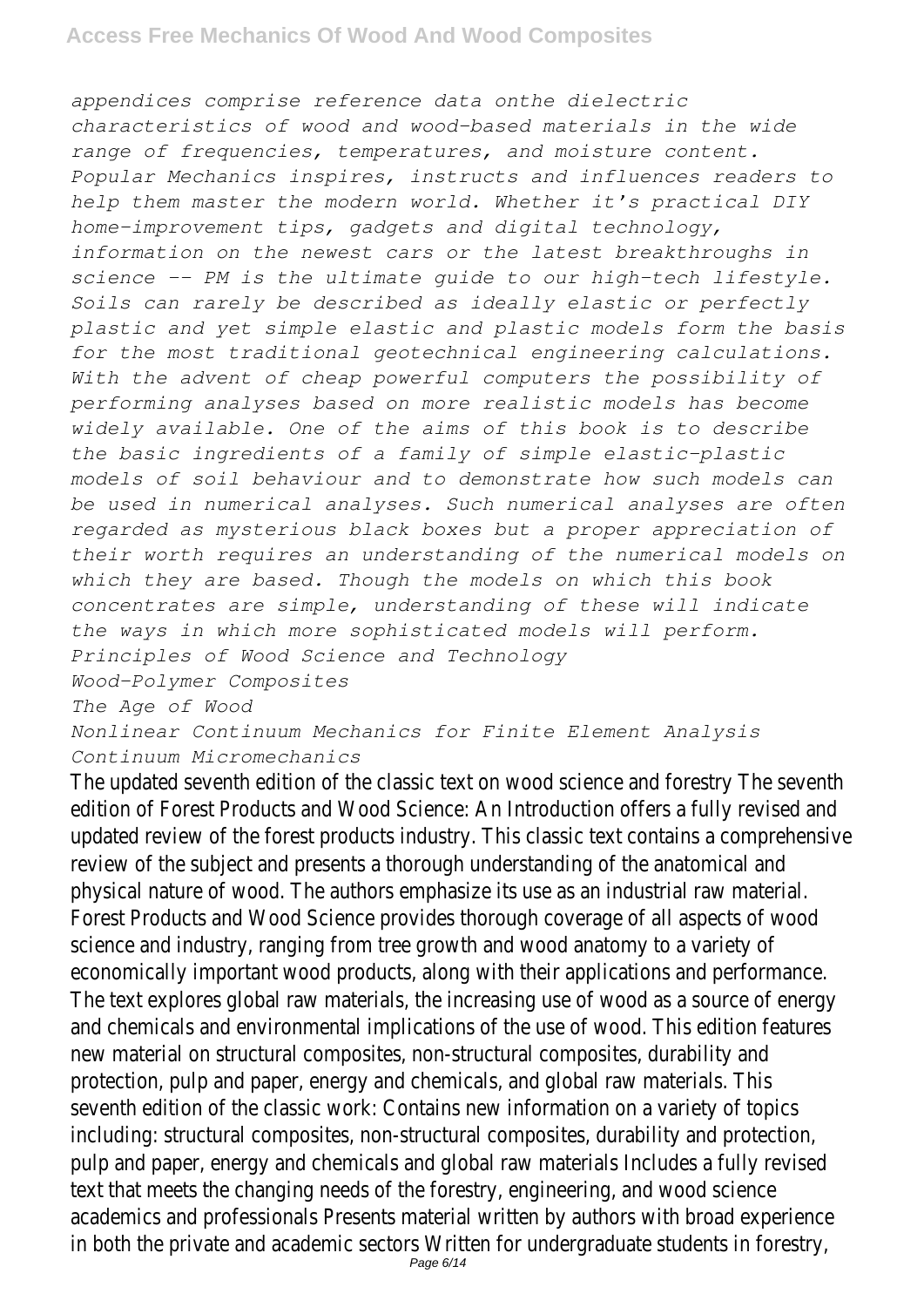natural resources, engineering, and wood science, as well as forest industry personnel, engineers, wood-based manufacturing and using professionals, the seventh edition of Forest Products and Wood Science updates the classic text that has become an indispensable resource.

Tension results when a pulling force is applied to opposite ends of a body. This external pull is communicated to the interior, so that any portion of the material exerts a pull or tensile force upon the remainder, the ability to do so depending upon the property of cohesion. The result is an elongation or stretching of the material in the direction of the applied force. The action is the opposite of compression.

Wood-polymer composites (WPC) are materials in which wood is impregnated with monomers that are then polymerised in the wood to tailor the material for special applications. The resulting properties of these materials, from lightness and enhanced mechanical properties to greater sustainability, has meant a growing number of applications in such areas as building, construction and automotive engineering. This important book reviews the manufacture of wood-polymer composites, how their properties can be assessed and improved and their range of uses. After an introductory chapter, the book reviews key aspects of manufacture, including raw materials, manufacturing technologies and interactions between wood and synthetic polymers. Building on this foundation, the following group of chapters discusses mechanical and other properties such as durability, creep behaviour and processing performance. The book concludes by looking at orientated wood-polymer composites, wood-polymer composite foams, at ways of assessing performance and at the range of current and future applications. With its distinguished editors and international team of contributors, Wood-polymer composites is a valuable reference for all those using and studying these important materials. Provides a comprehensive survey of major new developments in wood-polymer composites Reviews the key aspects of manufacture, including raw materials and manufacturing technologies Discusses properties such as durability, creep behaviour and processing performance

Guide to making woodworking projects that move, whiz and whir, flip, and more. Pedestrian and Cyclist Impact

Mechanics of Wood and Wood Composities

Fundamental Aspects

The Properties and Uses of Wood

# Mechanical Properties of Wood

73 articles, newly commissioned or revised from the acclaimed Encyclopedia of Materials Science & Engineering, cover the whole range of knowledge and current research in wood science. Topics discussed include the availability of economics and timber resources, wood products such as plywood and mineral-bonded wood composites, the major commercial and wood species of the world, fundamentals of wood properties and behavior, factors causing deterioration and their control and principal processing methods. Recent developments in the use of acoustic emission techniques and biotechnology in wood processing are dealt with and the range of materials covered includes woody materials such as bamboo, coconut wood and rattan, not hitherto treated by any similar publication. Extensively illustrated, with nearly 200 photographs, drawings and tables in over 300 pages, each article is intended to serve as the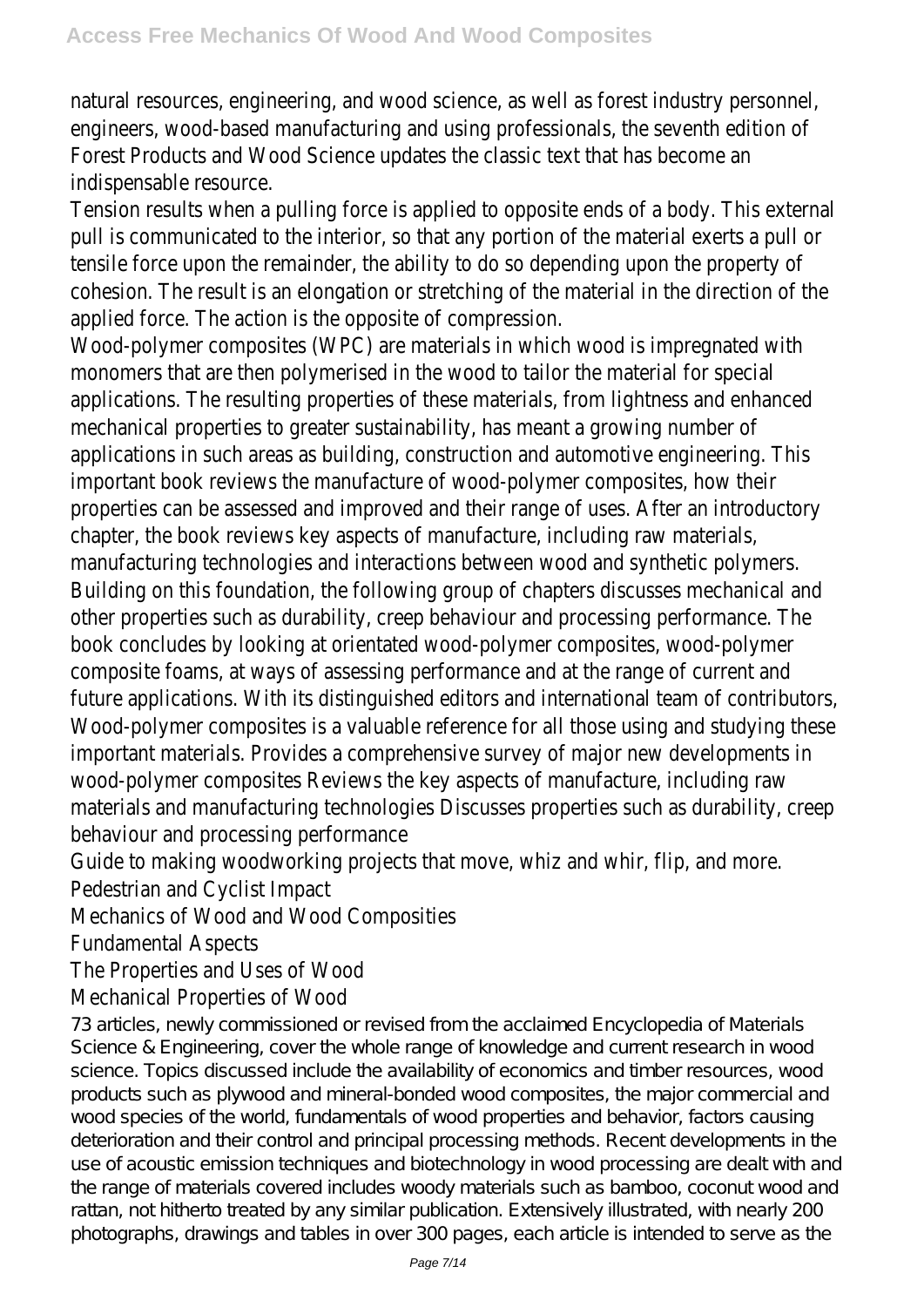primary source of information on a given topic. The reader is guided to further reading by helpful cross-references and nearly 500 up-to-date citations in the bibliographies at the end of each article. A comprehensive, three-level subject index is also provided. The Concise Encyclopedia of Wood & Wood-Based Materials will be invaluable to architects, engineers, builders, plant managers, wood technologists, purchasing agents, politicians, timber merchants, and furniture manufacturers.

The book is a fundamental reference source on reaction wood for wood scientists and technologists, plant biologists, silviculturists, forest ecologists, and anyone involved in the growing of trees and the processing of wood. It brings together our current understanding of all aspects of reaction wood, and is the first book to discuss both compression wood and tension wood. Trees produce reaction wood to maintain the vertical orientation of their stems and the optimum angle of each branch. They achieve this by laying down fibre cell walls in which differences in physical and chemical structure from those of normal fibres are expressed as differential stresses across the stem or branch. This process, while of obvious value for the survival of the tree, causes serious problems for the utilisation of timber. Timber derived from trees containing significant amounts of reaction wood is subject to dimensional instability on drying, causing twisting, bending and splitting. It is also difficult to work as timber, and for the pulp and paper industry the cost of removing the increased amount of lignin in compression wood is substantial. This has both practical and economic consequences for industry. Understanding the factors controlling reaction wood formation and its effect on wood structure is therefore fundamental to our understanding of the adaptation of trees to their environment and to the sustainable use of wood. The topics covered include: -Morphology, anatomy and ultrastructure of reaction wood -Cell-wall polymers in reaction wood and their biosynthesis -Changes in tree proteomes during reaction wood formation -The biomechanical action and biological functions of reaction wood - Physical and mechanical properties of reaction wood from the scale of cell walls to planks -The detection and characterisation of compression wood -Effects of reaction wood on the performance of wood and wood-based products - Commercial implications of reaction wood and the influence of forest management on its formation Here are two physicists looking over the fence of physics, getting thrilled by the life and growth of trees, taking an altogether different, exciting view of wood: trees produce wood for their own benefit. They do not live for the benefit of man who builds his world using wood as a raw material. Timber is revealed in a different light, and the reader is taught to stop thinking of it in terms of defective beams and boards. Wood only fails as a part of the living tree. To us, the tree and wood biologists, this new definition is a real, inspiring challenge, which is just what Kubler and Mattheck intended it to be. Their answers may seem too simple or little logical to some of us; but the authors are not at a loss for sound and solid arguments. Their field studies prove the incredible, their hypotheses makes us want to get to the bottom of the un proven unbelievable. The authors' answers and arguments are bold and cour ageous. They arouse our curiosity and force us to fathom the facts. It seems as if Kubler and Mattheck wanted to trick us into believing that trees only live and react following mechanical rules and strategies. To tell the truth, that was what I first suspected the authors of: but I was wrong. This manual presents current design practices and research information on mechanical

fasteners used in wood connections in the United States and abroad. Chapters review a vast array of connections, including nails, spikes, and staples; lag screws and wood screws; bolts, drift bolts, and pins; metal connector plates, and timber connectors. Issues addressed range from materials and basic design criteria to fabrication practices, installation practices, connection details and the research basis for design practice.

Mechanical Connections in Wood Structures

The guide to chopping, stacking and drying wood the Scandinavian way Soil Behaviour and Critical State Soil Mechanics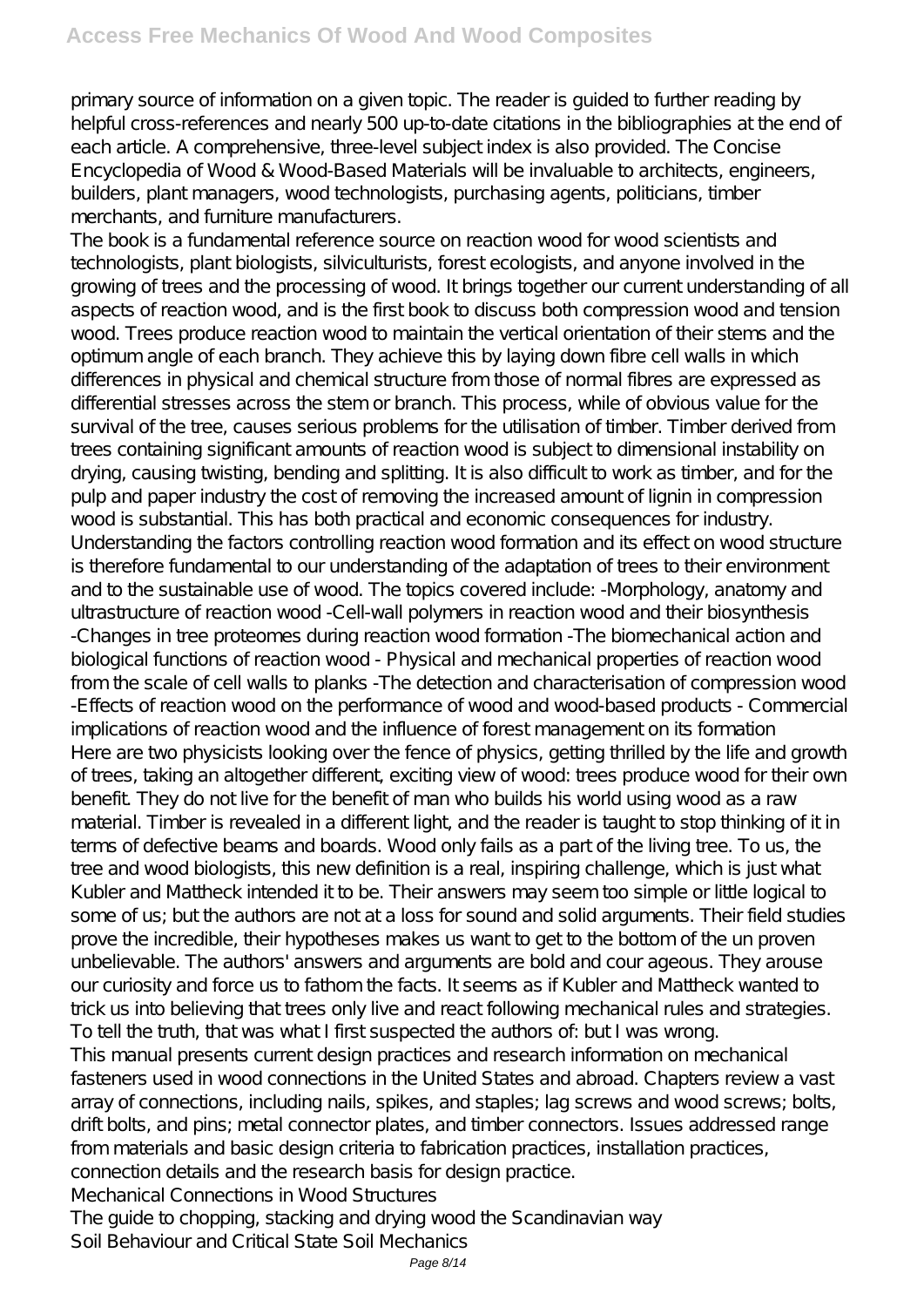Delamination in Wood, Wood Products and Wood-Based Composites The Mechanical Properties of Wood

The aim of this book is to present pedestrian injuries from a biomechanical perspective. We aim to give a detailed treatment of the physics of pedestrian impact, as well as a review of the accident databases and the relevant injury criteria used to assess pedestrian injuries. A further focus will be the effects on injury outcome of (1) pedestrian/vehicle position and velocity at impact and (2) the influence of vehicle design on injury outcome. Most of the content of this book has been published by these and other authors in various journals, but this book will provide a comprehensive treatment of the biomechanics of pedestrian impacts for the first time. It will therefore be of value to new and established researchers alike. This book provides important insights into the operating principles of plants by highlighting the relationship between structure and function. It describes the quantitative determination of structural and mechanical parameters, such as the material properties of a tissue, in correlation with specific features, such as the ability of the tissue to conduct water or withstand bending forces, which will allow advanced analysis in plant biomechanics. This knowledge enables researchers to understand the developmental changes that occur in plant organs over their life span and under the influence of environmental factors. The authors provide an overview of the state of the art of plant structure and function and how they relate to the mechanical behavior of the organism, such as the ability of plants to grow against the gravity vector or to withstand the forces of wind. They also show the sophisticated strategies employed by plants to effect organ movement and morphogenesis in the absence of muscles or cellular migration. As such, this book not only appeals to scientists currently working in plant sciences and biophysics, but also inspires future generations to pursue their own research in this area. Damage in wood is principally the result of fatigue. Fatigue is the process of progressive localised irreversible change in a material, and may culminate in cracks or complete fracture if conditions that initiated or propagated the process persist. Comprehensive understanding of fatigue and fracture in engineered wood components must be founded on a proper understanding of the damage processes. Although wood is the world's most widely used structural material, whether measured by volume consumed or value of finished construction, its behaviour is not well understood even by people who have spent their careers studying it. \* What is known about failure processes comes almost entirely from empirical evidence collected for engineering purposes. \* Hypotheses about behaviour of wood are based on macroscopic observation of specimens during and following tests. \* With only limited resources and the need to obtain practical results quickly, the timber engineering research community has steered away from the scientific approach. \* Forestry practices are changing and are known to influence characteristics of wood cells therefore there is a need to periodically reassess the mechanical properties of visually graded lumber the blackbox approach. Fatigue and Fracture of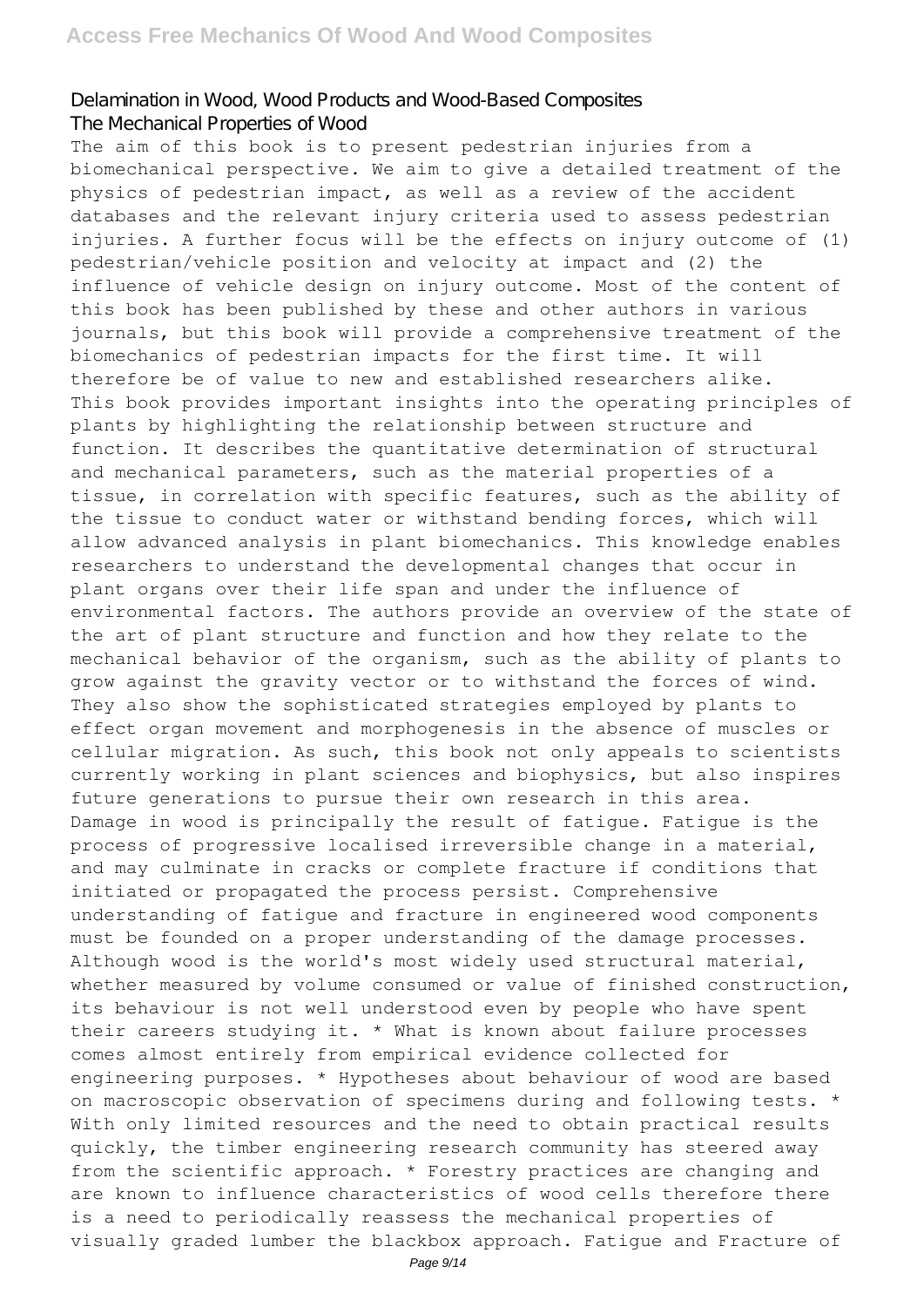#### **Access Free Mechanics Of Wood And Wood Composites**

Wood examines the above issues from a scientific point of view by drawing on the authors' own research as well as previously published material. Unlike the empirical research, the book begins by examining growth of wood. It briefly examines its structure in relation to how trees grow, before assessing the fatigue and fracture of wood and discussing the scientific methods of modelling fatigue. \* Covers from macro to micro behaviour of wood \* Presents direct evidence of how wood fractures using Scanning Electron Microscopy \* The first book to present a physically correct model for fracture in wood \* Provides experimental proof of so-called memory in wood (i.e. dependence of fatigue behaviour on the loading sequence) \* Givse practical illustrations of how theories and models can be applied in practice An essential resource for wood scientists/engineers, timber-engineering practitioners, and graduate students studying wood and solid mechanics.

Designing engineering components that make optimal use of materials requires consideration of the nonlinear characteristics associated with both manufacturing and working environments. The modeling of these characteristics can only be done through numerical formulation and simulation, and this requires an understanding of both the theoretical background and associated computer solution techniques. By presenting both nonlinear continuum analysis and associated finite element techniques under one roof, Bonet and Wood provide, in this edition of this successful text, a complete, clear, and unified treatment of these important subjects. New chapters dealing with hyperelastic plastic behavior are included, and the authors have thoroughly updated the FLagSHyP program, freely accessible at www.flagshyp.com. Worked examples and exercises complete each chapter, making the text an essential resource for postgraduates studying nonlinear continuum mechanics. It is also ideal for those in industry requiring an appreciation of the way in which their computer simulation programs work. Dielectric Properties of Wood and Wood-Based Materials Creative Kinetics The Biology of Reaction Wood

Cellulose

*In the last quarter century, delamination has come to mean more than just a failure in adhesion between layers of bonded composite plies that might affect their load-bearing capacity. Ever-increasing computer power has meant that we can now detect and analyze delamination between, for example, cell walls in solid wood. This fast-moving and critically important field of study is covered in a book that provides everyone from manufacturers to research scientists the state of the art in wood delamination studies. Divided into three sections, the book first details the general aspects of the subject, from basic information including terminology, to the theoretical basis for the evaluation of delamination. A settled terminology in this subject area is a first key goal of the book, as the terms which describe delamination in wood and wood-based composites are numerous and often confusing. The second section examines different and*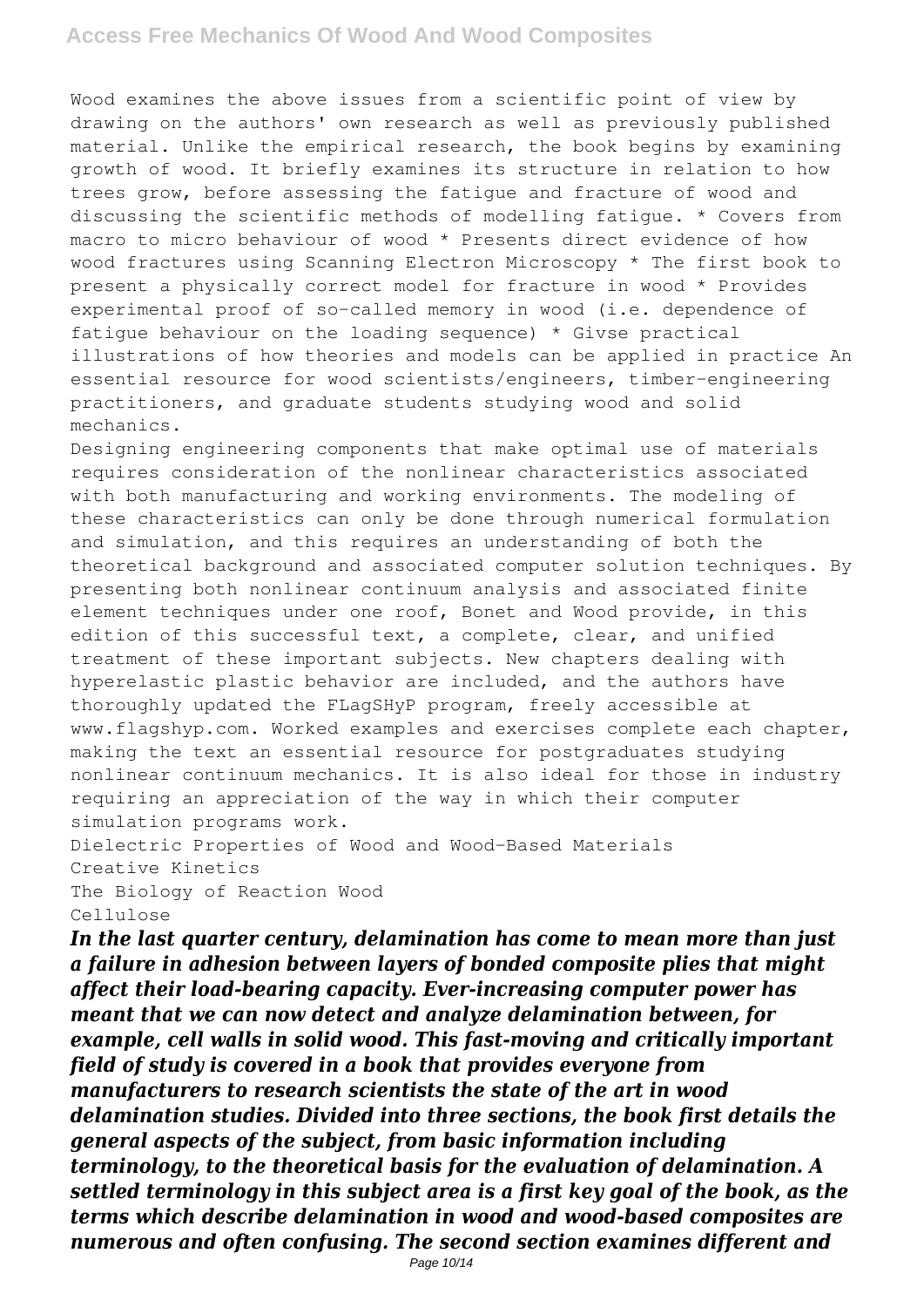*highly specialized methods for delamination detection such as confocal laser scanning microscopy, light microscopy, scanning electron microscopy and ultrasonics. Ways in which NDE (non-destructive evaluation) can be employed to detect and locate defects are also covered. The book's final section focuses on the practical aspects of this defect in a wide range of wood products covering the spectrum from trees, logs, laminated panels and glued laminated timbers to parquet floors. Intended as a primary reference, this book covers everything from the microscopic, anatomical level of delamination within solid wood sections to an examination of the interface of wood and its surface coatings. It provides readers with the perspective of industry as well as laboratory and is thus a highly practical sourcebook for wood engineers working in manufacturing as well as a comprehensively referenced text for materials scientists wrestling with the theory underlying the subject.*

*Wood Deterioration, Protection and Maintenance provides an up to date discussion of the natural durability of wood, wood degradation processes, and methods of structural and chemical protection of wood. Modern active substances in wood preservatives and the relationships between preservative properties, the anatomical structure and moisture content of wood and protective processes involving pressure and/or diffusion driving forces are fully illustrated.*

*The degradable nature of high-performance, wood-based materials is an attractive advantage when considering environmental factors such as sustainability, recycling, and energy/resource conservation. The Handbook of Wood Chemistry and Wood Composites provides an excellent guide to the latest concepts and technologies in wood chemistry and bio-based composites. The book analyzes the chemical composition and physical properties of wood cellulose and its response to natural processes of degradation. It describes safe and effective chemical modifications to strengthen wood against biological, chemical, and mechanical degradation without using toxic, leachable, or corrosive chemicals. Expert researchers provide insightful analyses of the types of chemical modifications applied to polymer cell walls in wood, emphasizing the mechanisms of reaction involved and resulting changes in performance properties. These include modifications that increase water repellency, fire retardancy, and resistance to ultraviolet light, heat, moisture, mold, and other biological organisms. The text also explores modifications that increase mechanical strength, such as lumen fill, monomer polymer penetration, and plasticization. The Handbook of Wood Chemistry and Wood Composites concludes with the latest applications, such as adhesives, geotextiles, and sorbents, and future trends in the use of wood-based composites in terms of sustainable agriculture, biodegradability and recycling, and economics. Incorporating over 30 years of teaching experience, the esteemed editor of this handbook is well-attuned to educational demands as well as industry standards and research trends.*

*Wood and wood-based composites are being used in either new or more*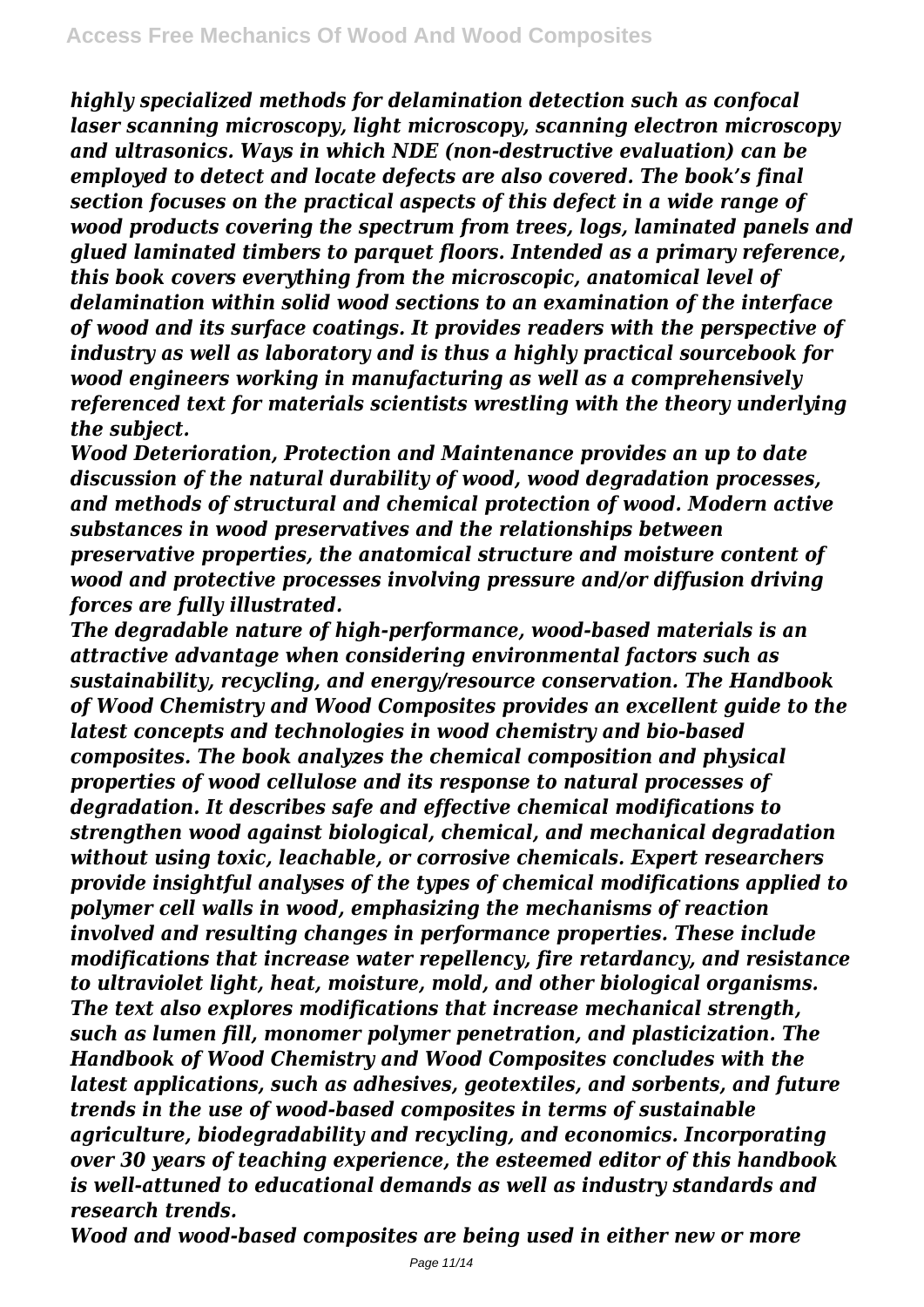*demanding applications. A means is needed to successfully analyze new materials and to predict their long-term performance. Two techniques, dynamic mechanical analysis (DMA) and time-temperature superposition (TTS) offer a means to accomplish this objective. The outcome of this study is an analysis method that could be used to evaluate the structural characteristics of wood, resin, and wood-based composites as affected by temperature, frequency, and humidity, and the possibility of using this information to define changes in the production process or product. Dynamic mechanical analysis characterizes a material's properties in terms of the deformation response to periodic forces. To accomplish this analysis, small samples of material were subjected to sinusoidal loads in the center point while the temperature was varied in a controlled manner. The dynamic mechanical properties such as storage modulus, loss modulus, and internal friction were determined, in addition to the glass transition temperature, all as a function of temperature, frequency and moisture content. The applicability of dynamic mechanical analysis (DMA) and time-temperature superposition (TTS) was investigated. The time-temperature superposition principle provides a much broader effective range of frequency by making measurements of the dynamic properties at different temperatures and by shifting the data to construct a master curve. Verification studies confirmed the applicability of DMA/TTS. Dynamic properties of wood and its components of earlywood and latewood were measured. The data was used to successfully predict the properties of wood. The properties of particulate wood-based composites indicate that adhesives play an important role in the temperature dependence of the dynamic properties of wood-based composites. The relationship between dynamic internal friction and static internal bond strength was also investigated. The internal friction measurement is suggested as a potential bonding characterization of woodbased composites.*

*Thermo-Hydro-Mechanical Wood Processing*

*A New Fracture Mechanics Theory of Wood*

#### *Including a Discussion of the Factors Affecting the Mechanical Properties, Working Stresses for Structural Timber, and Methods of Timber Testing Wood - The Internal Optimization of Trees Their Nature and Behaviour, Fourth Edition*

*This book presents the most recent progress of fundamental nature made in the new developed field of micromechanics: transformation field analysis, variational bounds for nonlinear composites, higherorder gradients in micromechanical damage models, dynamics of composites, pattern based variational bounds.*

*The new edition of this textbook, while largely retaining the proven chapter structure of the previous editions, combines the quantitative, mathematical analysis of the mechanisms of wood processing with practical recommendations and solutions. It presents new theoretical and experimental approaches and offers a clear and systematic overview of the theory of wood cutting, thermal loading in wood-cutting tools, optimum choice of operational parameters, dynamic behavior of tool and workpiece, stability problems in wood machining, energy requirements, the wear process of tools and a unique analysis of surface roughness. In general, diagrams are provided to help quickly estimate various process parameters. As a modern and powerful tool, the process optimization procedure is also included, and*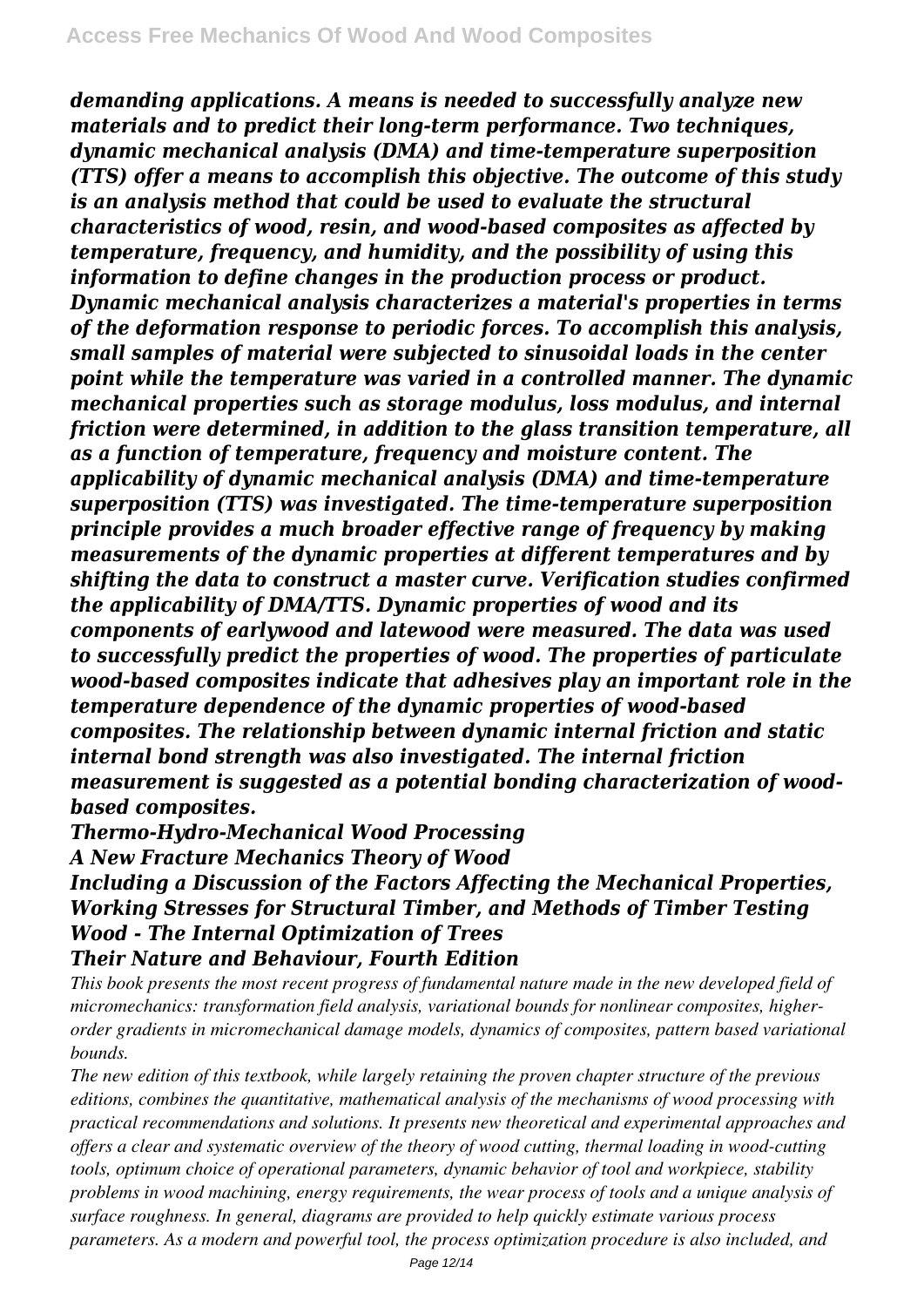*amply demonstrated in worked-out examples. In this edition, new and updated material has been added in many sections: roughly a third of the book has been rewritten and a quarter of the figures are new. In addition, many figures have been revised for clarity. The authors are confident that this revised and expanded edition will continue to meet the needs of all those working in the field of wood machining. Mechanics of Wood and Wood CompositiesMechanics of Wood MachiningSpringer Nature Since the sixth edition of this classic text/reference was published in 1981, there have been so many developments in the field that the new seventh edition represents an almost total rewrite of the subject matter. The opportunity has been taken to rearrange the structure and broaden the scope to cover areas of conversion, machining and the application of paints and finishes; the format has also been enlarged to improve readability. Part 1 contains chapters that deal with the structure of wood at the gross, cellular and molecular levels; variability is also covered. Part 2 has five chapters on the properties of wood, with special coverage of elastic behaviour, toughness and the use of structural-sized timber for strength tests. Part 3 on processing has material on several new areas not covered in earlier editions of the book; for example, log conversion, seasoning, and the machining of wood and board. The discussion of grading and grade stresses is fully updated. Part 4 on utilisation examines the latest techniques and standards for the manufacture of wood products. Part 5 examines all aspects of timber in service, including protection and preservation. The book will appeal to a wide readership, both as a student text and reference. Students of wood science and forestry at undergraduate and equivalent level will find it of special value. All institutions with courses in the built environment will wish to make the book available as a reference source.*

*From Structure to Function at Multiple Scales Wood Modification Construction Materials Norwegian Wood An Introduction*

**THE DEFINITIVE WOOD-CUTTER'S BIBLE - THE BESTSELLING, YEAR-ROUND GUIDE TO CHOPPING, STACKING AND DRYING WOOD "The book has spread like wildfire" Daily Mail "A how-to book with poetry at its heart" T.L.S. "A step-by-step guide to preparing your wood store" Independent Whether you're a seasoned woodcutter, or your passion is yet to be kindled, NORWEGIAN WOOD is an entertaining guide for yearround wood management, and the perfect gift. Chopping and stacking wood is a pastime where the world makes sense once more. Because our relationship to fire is so ancient, so universal, it seems that in learning about wood, you can also learn about life. And who better to impart this wisdom than an expert from Scandinavia, where the extreme climate has obliged generations to hone and share their skills with tools, wood and heat production. Lars Mytting has distilled the wisdom of enthusiasts, from experienced lifelong growers, stackers and burners to researchers and professionals of combustion and tree culture. Part guide to the best practice in every aspect of working with this renewable energy source, part meditation on the human instinct for survival, this definitive handbook on the art of chopping, stacking and drying wood in the Scandinavian way has resonated across the world, with more than a million copies sold worldwide. More than 175,000 copies sold in English editions. The book that defined a genre.**

**Cellulose is destined to play a major role in the emerging bioeconomy. Awareness of the environment and a depletion of fossil fuels are some of the driving forces for looking at forest biomaterials for an alternative source of energy, chemicals and materials. The importance of cellulose is widely recognized world-wide and as such the field of cellulose science is expanding exponentially. Cellulose, the most abundant biopolymer on earth, has unique properties which makes it an ideal starting point for transforming it into useful**